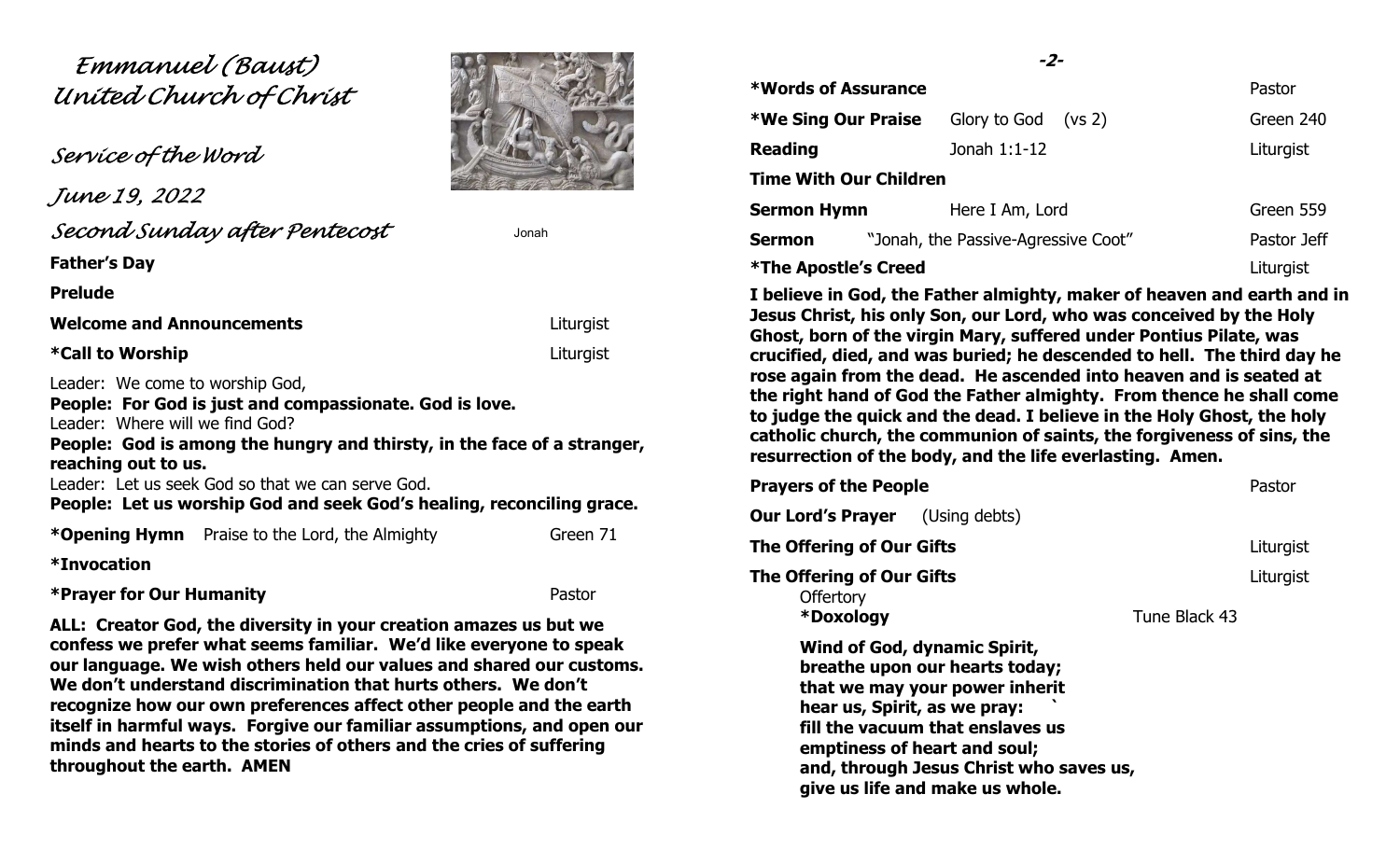\*Prayer of Dedication Liturgist

All: Loving God, accept the gifts we offer you, today and every day. Put our time, our talents and our treasure to good use wherever they are needed, for the sake of our Lord, Jesus Christ. Amen.

| *Closing Hymn       | Blest Be the Tie That Binds | Green 393 | W٥         |
|---------------------|-----------------------------|-----------|------------|
| <b>*Benediction</b> |                             | Pastor    | or<br>---- |

\*Postlude

\* For those who are able, please stand.

# Pastor: Rev. Jeffry Dull Cell Phone: (304) 886-1218 Office Phone: (410) 202-8655 Office email: pastor@ebucc.com Office Secretary: Helen Miller Home Phone: (410) 848-0923 Secretary's email: office@ebucc.com Accompanist: Jen Sullivan Consistory President: James Stonesifer Liturgist: Bob Miller

IN GOD'S SERVICE

#### PRAYERS AND CONCERNS

| <b>CHURCH MEMBERS</b>   |                     | <b>FRIENDS</b>  |  |  |
|-------------------------|---------------------|-----------------|--|--|
| <b>Shirley Ecker</b>    | Joan Wantz          | Cindy Williams  |  |  |
| Libby Hill              | Linda Goodwin       | Alice Alpaugh   |  |  |
| Hank & Anna Dalley      | Linda Dennis        | Kay Chalopek    |  |  |
| <b>Betty Gross</b>      | Gloria Oxley        | James Mabe      |  |  |
| Helen Miller            | <b>Skeeter Dull</b> | Kathy Koster    |  |  |
| <b>Brent Grove</b>      | Calvin Bloom        | Sheldon Shealer |  |  |
| Dan & Betty Heltibridle | Carl Bloom          |                 |  |  |
| Sandy Stonesifer        |                     |                 |  |  |

#### ANNOUNCEMENTS AND INFORMATION

## Week of June 19, 2022 "Whoever you are and wherever you are on life's journey, you are welcome here!"

We extend a warm welcome to each one in worship, whether a member, friend or guest with us today. If you are not currently on our church mailing list to receive the church newsletter and would like to be included, please let us know. Our church website is: ebucc.com

If you use email and would like to receive updated prayer concerns, Church information and announcements please send an email to: office@ebucc.com noting that we may include you in our electronic mailings which include our church newsletter. You may also contact Helen Miller at (410) 848-0923 with information for the bulletin or newsletter. If you have prayer requests that you would like the pastor to mention during the Prayers of the People please email them by Saturday to pastor@ebucc.com.

Altar Flowers: Altar flowers are given to the Glory of God by Pastor Jeff and Cathy in loving memory of Ray Dull and John Krieg.

Adult Discussion Group: The Sunday Morning Adult Discussion Group will be on hiatus over the summer. The group will resume meeting in September.

Choir Rehearsal: The choir is on summer hiatus and will return in September.

**Bible Study:** Group will meet on June 21 at 6:00 p.m. in the parsonage. This Bible study will be in commemoration of Mother's Day and is entitled, "The Mothers and Daughters of the Bible Speak: Lessons on Faith from Nine Biblical Families," by Shannon Bream. Come on out and join us in this current and informative study.

**Strengthen the Church**: During the month of June we will be promoting one of our 5 for 5 church special missions, **Strengthen the Church** (STC). The Strengthen the Church offering supports the expansion of ministry and growth of UCC local congregations. Your support of this offering will help the UCC fulfill on its commitment to creating a just world for all by investing in new ministries and practices that meet the emerging needs of local communities. As God calls our congregations to be the church in new ways, your generosity will plant new

-4-